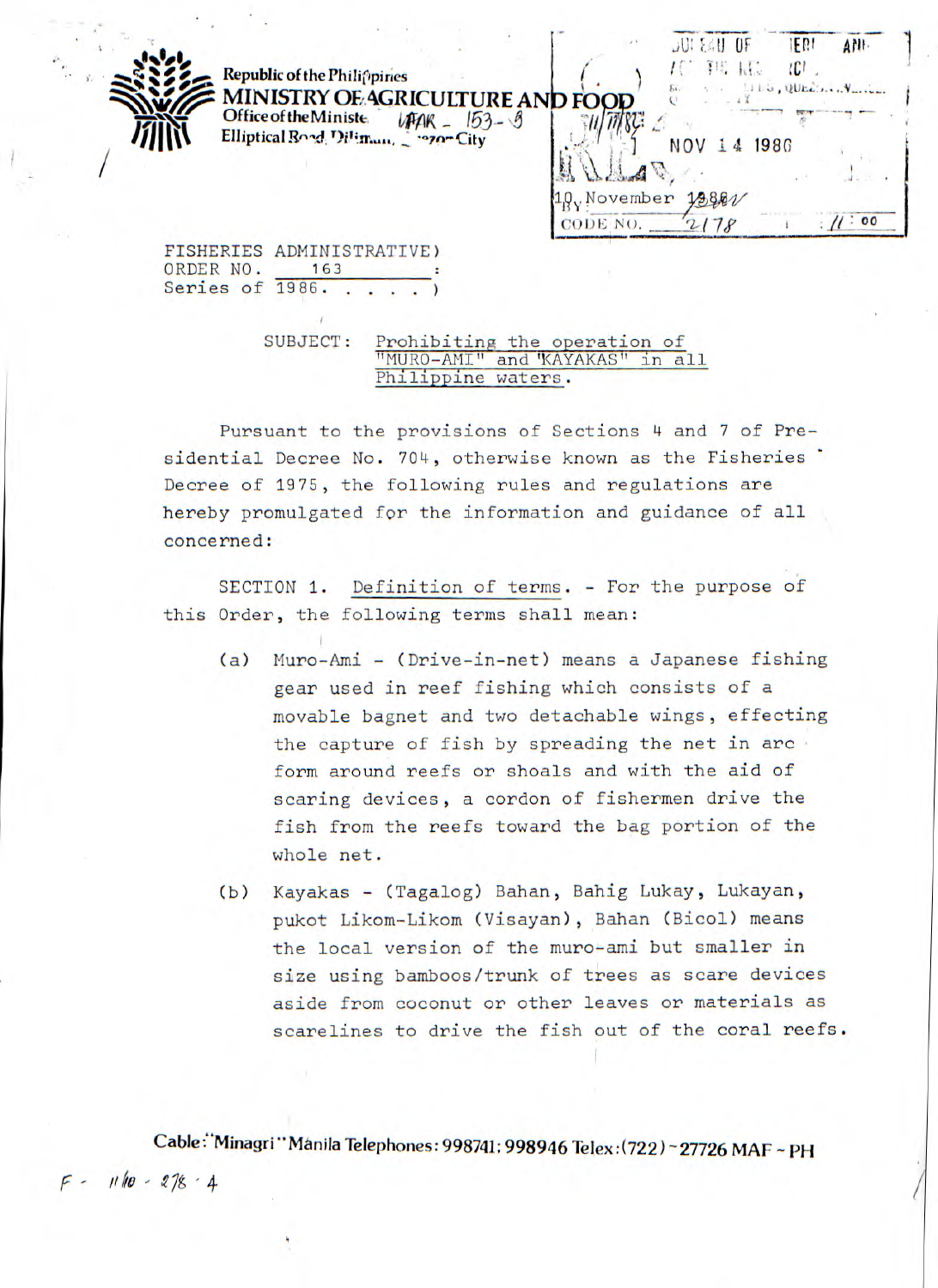| (c) Sctrelines (Serosca) means a device made up of                         |
|----------------------------------------------------------------------------|
| rope usually #5 (2.5 mm $\emptyset$ ) to 7 (3.5 mm $\emptyset$ ) measuring |
| 30 to 60 meters long with styrofoam, bamboo, or                            |
| sythetic materials used as floats at both ends                             |
| of the rope, and stones, lead or iron chains of                            |
| about 2 to 5 kilos as weight. Along the ropes to                           |
| which the weights are tied are 8 to 10 white                               |
| plastics measuring 1" by 3 feet long or coconut                            |
| or other leaves or materials tied at one meter                             |
| intervals starting from the weight.                                        |

 $-2-$ 

SECTION 2. Prohibition - It shall be unlawful for any person, corporation, association, partnership or cooperatives to operate muro-ami and kayakas in catching fish and fishery/ aquatic products in all Philippine waters: Provided, that the Minister of Agriculture and Food, upon the recommendation of the Director of Fisheries and Aquatic Resources may issue a Special Permit to operate the same only to government agencies/research institutions for scientific, educational or research purposes subject to such terms and conditions which the Minister may impose.

SECTION 3. Grace Period. - Persons, partnership, associations or corporations duly licensed to operate muro-ami are hereby given a grace period of six (6) months upon the effectivity of this Order to restructure and/or convert the same to other legitimate and/or non-destructive fishing gear. Kayakas operators shall, however, restructure and/or convert

 $F - 11/10 - 38 - 4$